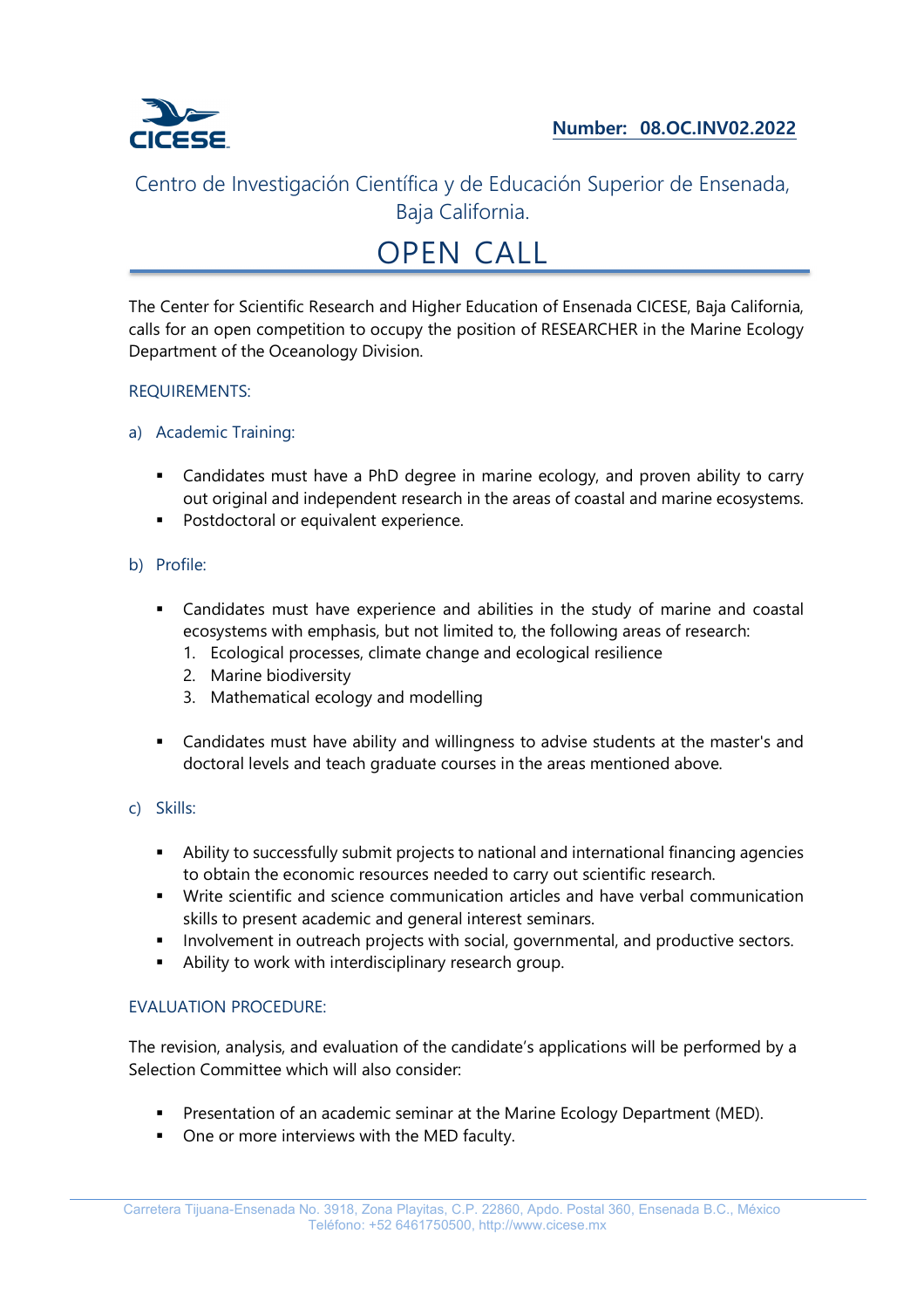

## OPEN CALL

Seminar and interviews by videoconference will be considered.

If the Selection Committee does not decide for any candidate, the call will be declared void, and a new one will be issued.

The recommendation of the Selection Committee will be submitted to the Internal Council of the Division of Oceanology and to the approval of the General Director.

#### SALARY AND BENEFITS:

The economic benefits of the position are: (a) Salary according to an assigned category (see table in the attached appendix), awarded following a curricular evaluation according to the Academic Personnel Statute of CICESE. (b) Higher benefits than those required by law (vacation bonuses, health insurance for major medical expenses, savings fund, etc.). (c) Productivity bonuses. (d) Scholarship granted by the National Council of Science and Technology if the researcher is part of the National System of Researchers of Mexico SNI (in case of not belonging to the SNI, CICESE expects that the selected candidate applies for admission).

#### APPLICATION:

Applications must include the following:

- **Curriculum vitae.**
- **EXECT** Letter of interest with a detailed discussion of research and teaching topics of interest.
- Three letters of recommendation.
- **Brief working plan for the first three years at CICESE.**

Application documents should be sent in digital form through e-mail, in a single file in PDF format. The letters of recommendation should be sent directly by the recommender to:

| <b>CONTACT:</b>              | Dr. Omar Valencia Méndez                      |  |
|------------------------------|-----------------------------------------------|--|
|                              | <b>Coordinator of the Selection Committee</b> |  |
|                              | <b>Marine Ecology Department</b>              |  |
|                              | E-mail: jef-dem@cicese.mx                     |  |
|                              | Phone: +52 646 1750500, ext. 24221            |  |
| <b>APPLICATION DEADLINE:</b> | <b>June 30th, 2022</b>                        |  |

#### Publication date: May 30th 2022.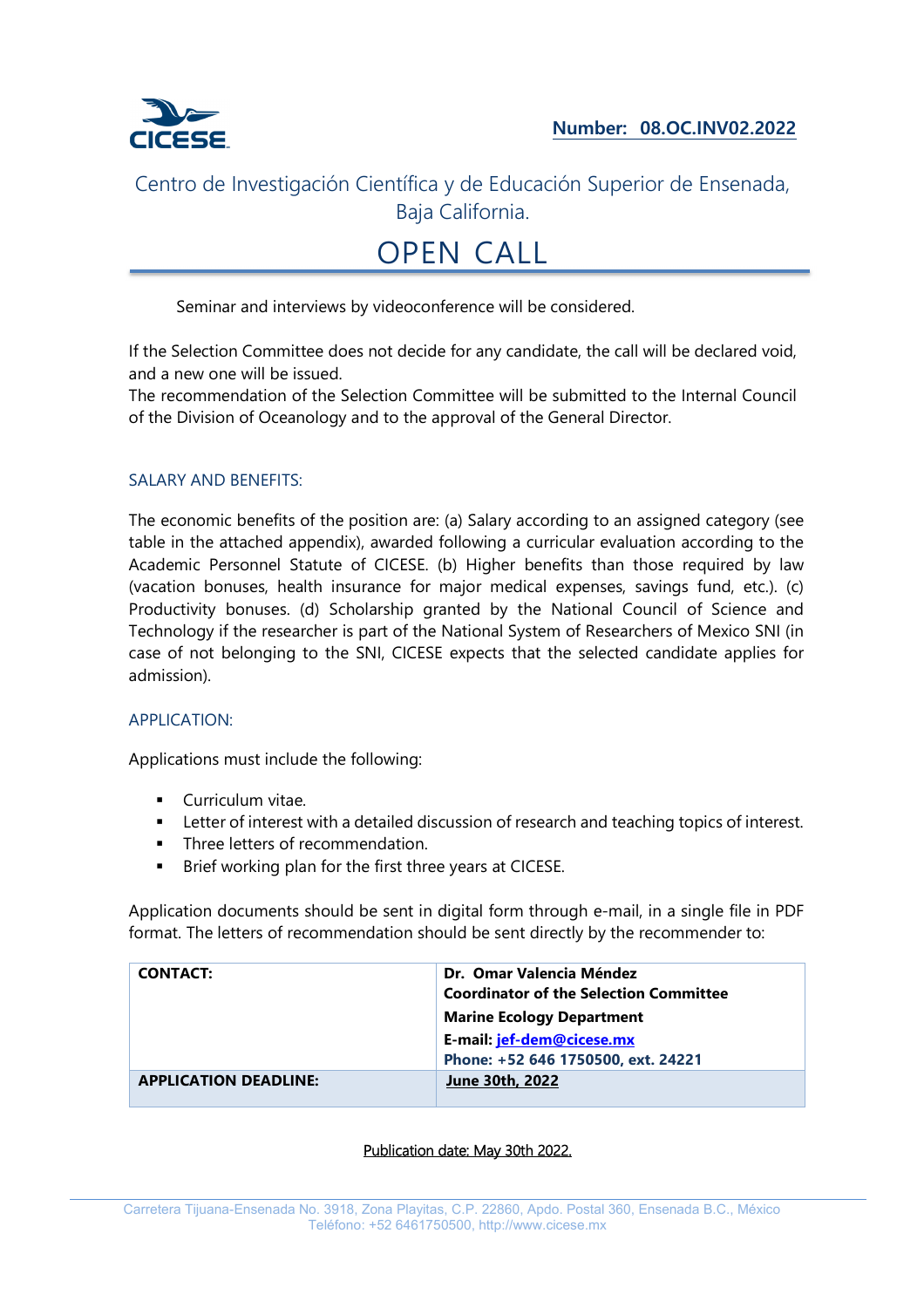

# OPEN CALL

#### APPENDIX TABLE WITH SALARIES FOR RESEARCH PERSONNEL ACCORDING TO CATEGORY IN 2022

| Category             | Level | Gross monthly salary (Mexican |
|----------------------|-------|-------------------------------|
|                      |       | pesos)                        |
| Researcher           |       | \$42,730.40                   |
| Researcher           | R     | \$40,974.05                   |
| Researcher           |       | \$39,218.05                   |
| Associate Researcher |       | \$35,706.20                   |
| Associate Researcher | R     | \$31,608.95                   |
| Associate Researcher |       | \$30,204.30                   |

Category will be assigned by the External Ruling Commission according to the Academic Personnel Statute of CICESE and benefits are stated in the Collective Labor Contract, which can be consulted (in Spanish) at: https://normasapf.funcionpublica.gob.mx//NORMASAPF/Descarga?id=38344